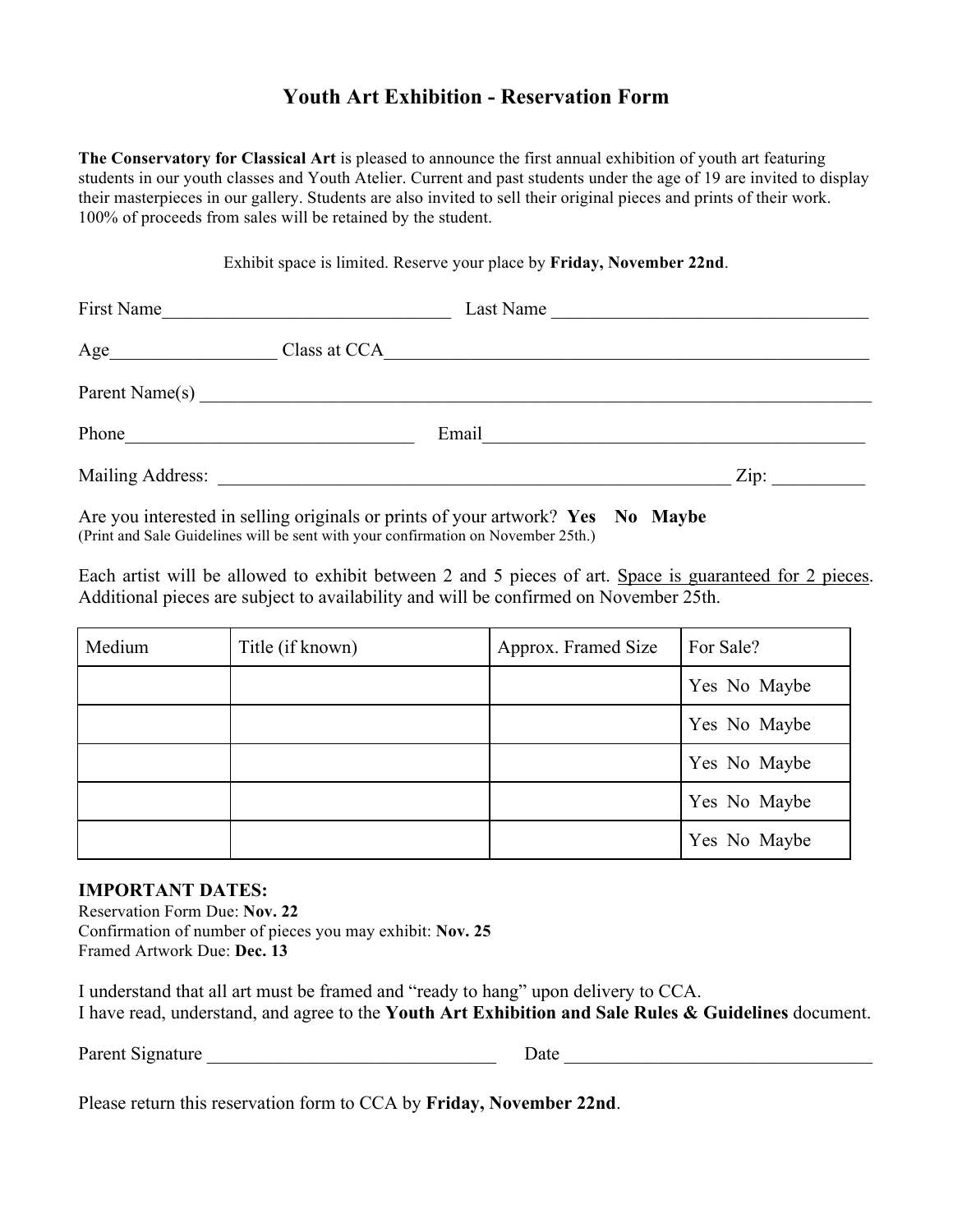# **First Annual CCA Youth Art Exhibition and Sale Rules & Guidelines**

- This show is open to current and part CCA students under the age of 19.
- Reservation forms are due by November 22nd.
- Each artist will be allowed between 2 and 5 pieces. Two pieces are guaranteed, additional pieces will be accepted if space allows. On November 25th artists will receive notice of the number of pieces they will be able to exhibit.
- Please deliver artwork "framed and ready to hang" to CCA by Friday, December 13th. (See attached page for framing instructions.)
- Attach a **Control Sheet** to each piece of artwork.
- Artists should not remove their artwork from the studio wall. Artwork should only be removed by studio staff. Artwork will not be removed before 6:00 PM on December 15th. Artwork may be picked up after 6:00 PM or during class hours the week of December 16th - 20th.
- Artists are welcome to place their artwork for sale. Artists will keep 100% of the sale price of artwork and prints. CCA will not charge a commission for this sale. Indicate on your **Control Sheet** if the artwork is for sale. Checks will be written directly to the artist and will be mailed to on December 20th.
- Artists may also sell prints of their work. Prints may be postcards size up to 11X17. Prints should be delivered in an envelope marked with artist name along with framed pieces. Unsold prints may be picked up at 5:00 PM following the show.

Additional questions? Contact (405) 822-1011 or email okconservart@gmail.com.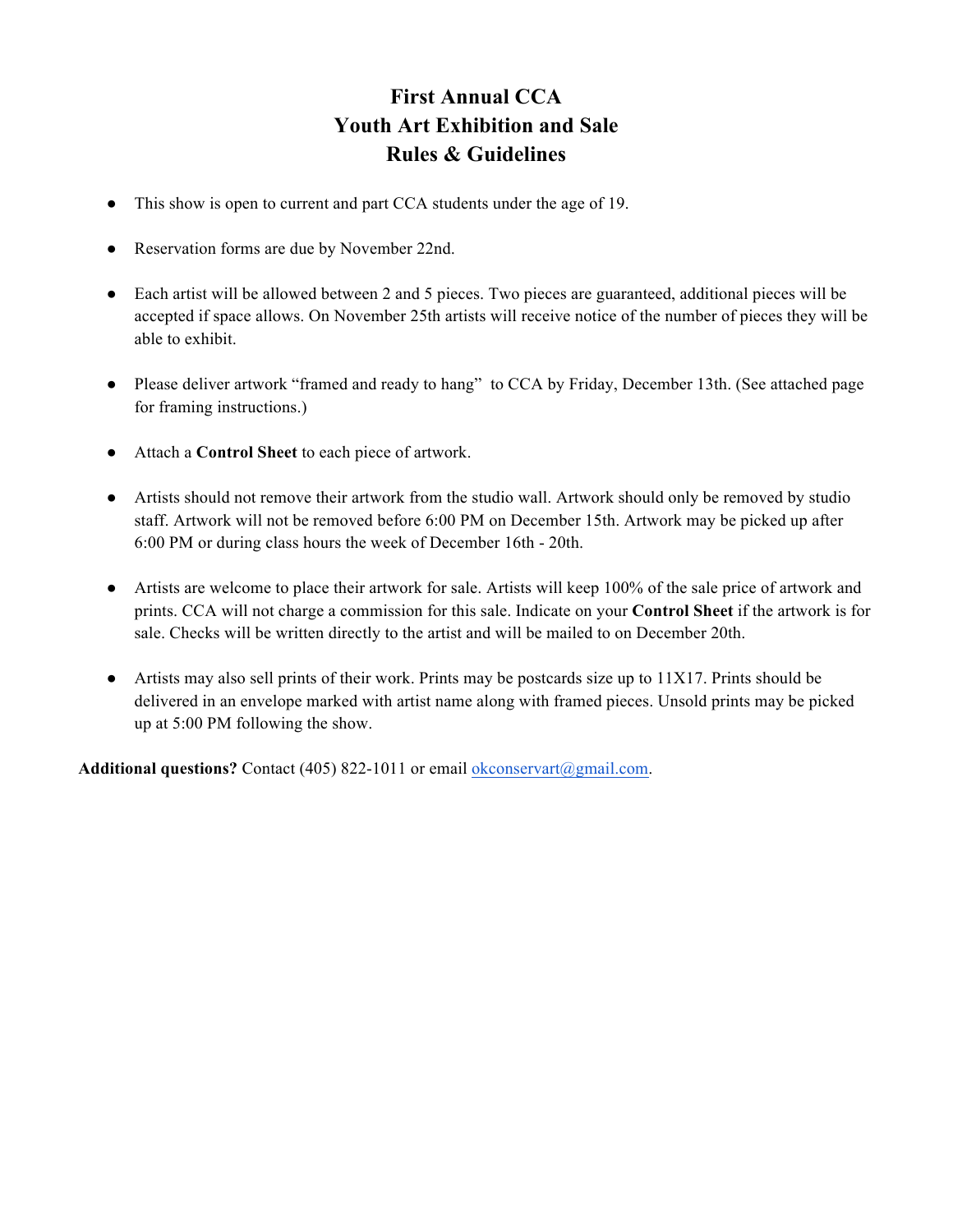### **Exhibition Ready: What does framed and ready to hang mean?**

CCA encourages students to begin using professional standards as early in their careers as possible. All artwork submitted for the Youth Art Exhibition should arrive **framed and ready to hang**.

### **Frames and hanging wires are required.**

- Use screw eyes or D-rings and wire on the back of frame for hanging-.
- No sawtooth hangers.
- Both wire and hanger should be capable of holding the weight of your artwork.
- Screw eyes or D-rings (also of a size based on the weight of the art) should be placed one-third of the height of the art from the top, centered in the frame.
- Wire should be pulled taut across the back, double- or triple-looped around the screw eye, and wrapped tightly.





**Witnessel** 

**Wrong:** Wire shown TOO HIGH on frame and NOT TIGHT enough.

**Correct:** Wire is tight across back and ⅓ from top of frame.

Wire should be wrapped neatly with coils  $\epsilon$ together.

#### **Mats, mounting and/or glass are not required.**

Should you choose to add these elements to your frame, here are some professional standards you can follow:

- Works of art on paper are most often matted or mounted on white, off- white or cream mat board (to match the tone of the paper) with a sturdy backing (mat board or foam board).
- Museums and galleries don't use color mats on contemporary art.
- Works on paper should not touch the glass.
- Use linen tape if possible- no sticky tape like scotch or masking tape. Polyester or Mylar photo corners are also a good choice.
- Use regular Single Strength glass or 1/8" Plexiglas.

Additional questions? Contact (405) 822-1011 or email okconservart@gmail.com.